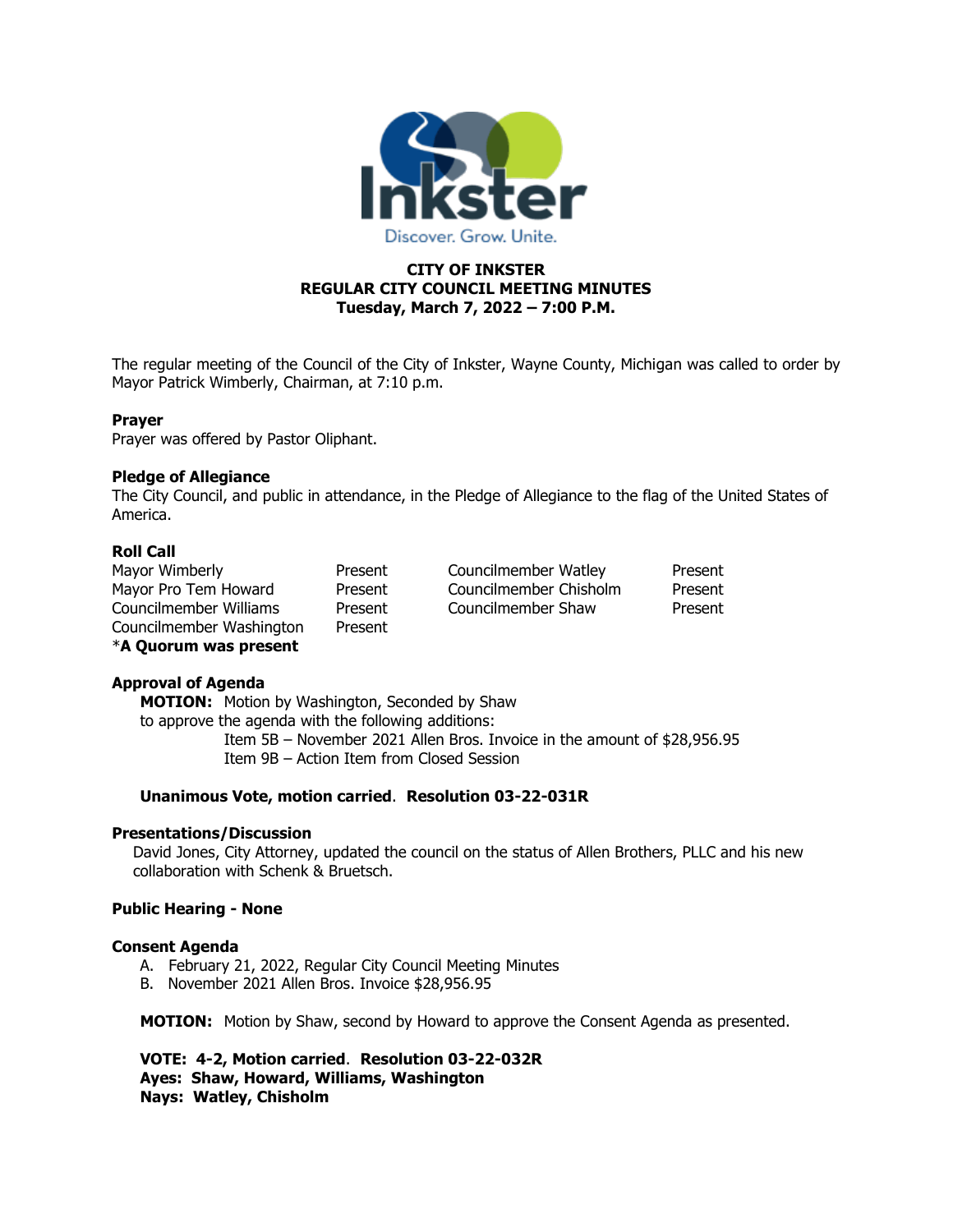### **Boards and Commissions**

### A. Inkster Aging Commission

Mayor Pro Tem Howard presented **June Patterson** for re-appointment as a regular member of the Inkster Aging Commission for a two (2)-year term expiring January 1, 2024.

**MOTION:** Motion by Howard, second by Watley to re-appoint June Patterson to the Inkster Aging Commission for a two-year term to expire January 1, 2024.

### **VOTE: 6-0 Unanimous consent, <sup>1</sup> motion carried. Resolution 03-22-033R Councilmember Watley dissented. 2**

Councilwoman Washington presented **Iris Long** for re-appointment as a regular member of the Inkster Aging Commission for a two (2)-year term expiring January 1, 2024.

**MOTION:** Motion by Washington, second by Shaw to re-appoint Iris Long to the Inkster Aging Commission for a two-year term to expire January 1, 2024.

### **VOTE: Unanimous, motion carried. Resolution 03-22-034R**

#### B. Parks and Recreation Commission

Councilman Williams presented Ray Brown for appointment as a regular member of the Parks and Recreation Commission for a two (2) year term expiring March 1, 2024.

**MOTION:** Motion by Williams, second by Howard to appoint Ray Brown to the Parks and Recreation Commission for a two (2) year term expiring March 1, 2024.

## **VOTE: Unanimous, motion carried. Resolution 03-22-035R**

Mayor Wimberly asked that Gabe Henderson take over the leadership of the Beautification Committee. He further expressed that he would address the DDA, Planning & Economic Development nominations at the April meeting.

#### **Previous Business -** None

#### **Ordinance(s)**

| First Reading(s):  | None |
|--------------------|------|
| Second Reading(s): | None |

#### **New Business**

A. City Attorney, David Jones, Esq.

**MOTION:** Motion Howard, second by Shaw to retain David Jones, Esq. as the City Attorney, assign Inkster related files to David Jones, City Attorney, to continue working seamlessly on matters at Schenk & Bruetsch (S&B) law firm.

**DISCUSSION:** Chisholm asked if Mr. Jones' services would be on a month-to-month basis. The reply was "yes".

<sup>&</sup>lt;sup>1</sup> As corrected March 21, 2022

<sup>2</sup> As corrected March 21, 2022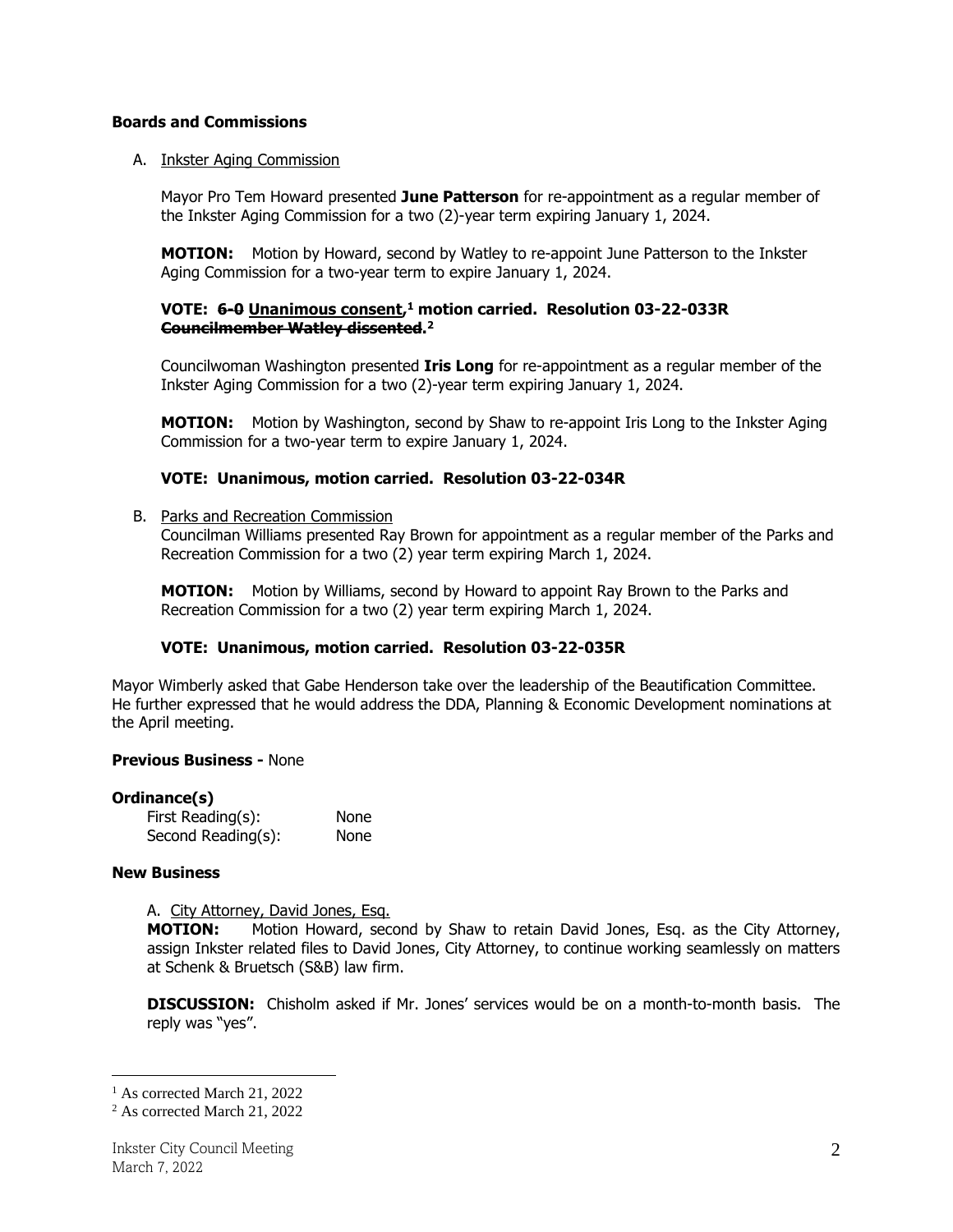## **VOTE: 5-1, motion carried. Resolution 03-22-036R Ayes: Howard, Shaw, Chisholm, Washington, Williams Nays: Watley**

## B. Closed Session Action

**MOTION:** Motion by Williams, second by Howard granting City Attorney authority to extend offer to settle case <del>in the matter of Suite B, Inc</del>.<sup>3</sup>

## **Vote: Unanimous consent, motion carried**. **Resolution 03-22-037R**

## **Public Comment**

- Octavia Smith, 27631 Michigan Ave., brought greetings and updates on the Inkster Chamber of Commerce Golf Outing on August 5, 2022, at the Inkster Valley Golf Course, the Inkster Task Force Farmers' Market, every 4<sup>th</sup> Thursday, and Western Wayne Family Health Centers.
- Paul Longhway, 25937 Colgate, expressed concerns about his mother's neighbors' actions and a vicious dog attack, no action has been taken against the dog owners.
- Arlene Dancey, 25922 Colgate, as the victim of the abovementioned attack, she described her injuries and intimidation she feels every time she tries to leave her home.
- Gabe Henderson, 1450 Wellesley, commented on the following:
	- o We Rise Together Program, Monday-Wednesday 3:30-7:30 p.m.
	- o Official letter to Home Depot requesting help for the Beautification Fund.
- Kimberly Faison, 26690 Sunningdale, publicly denounced Councilwoman Watley's comments at the February 21, 2022, Regular Council meeting likening the mayor to people who have committed genocide. She further was seeking censure by the council and urged the council to stand united.
- Pastor Jean Overman, 26775 Stanford, commented on the citizens' concerns regarding Councilwoman Watley's comments at the February 21, 2022, regular council meeting. She urged everyone to set a different tone, step up for Inkster, stand strong, and asked Councilwoman Watley to stop treating others so poorly with her words and actions.

# **City Clerk**

• None

## **Treasurer**

• None

# **City Council**

- **Councilmember Shaw:**
	- $\circ$  Reminded everyone if they see something say something.
	- o Requested removal of the graffiti at 1066 Inkster Road.
	- o Thanked Treasurer Greene for overseeing the renovation projects at the recreation complex.
	- o Thanked Mayor for presenting the Community Buy Back program.

# • **Councilmember Watley:**

- o Responded to the comments directed toward her during public comment.<sup>4</sup>
- o Requested Building Department comparison (outsourcing vs in-house team).
- o Asked for Camera Policy Program, policy updates on Robo Calls, Public Participation, Rules for Council, Expenditures.
- $\circ$  She complimented one of the newer tellers in the Treasury Department, Anita Foster, for her professionalism and kindness displayed to our resident/citizen/business customers.

 $3$  As amended on March 21, 2022.

<sup>4</sup> As amended on March 21, 2022.